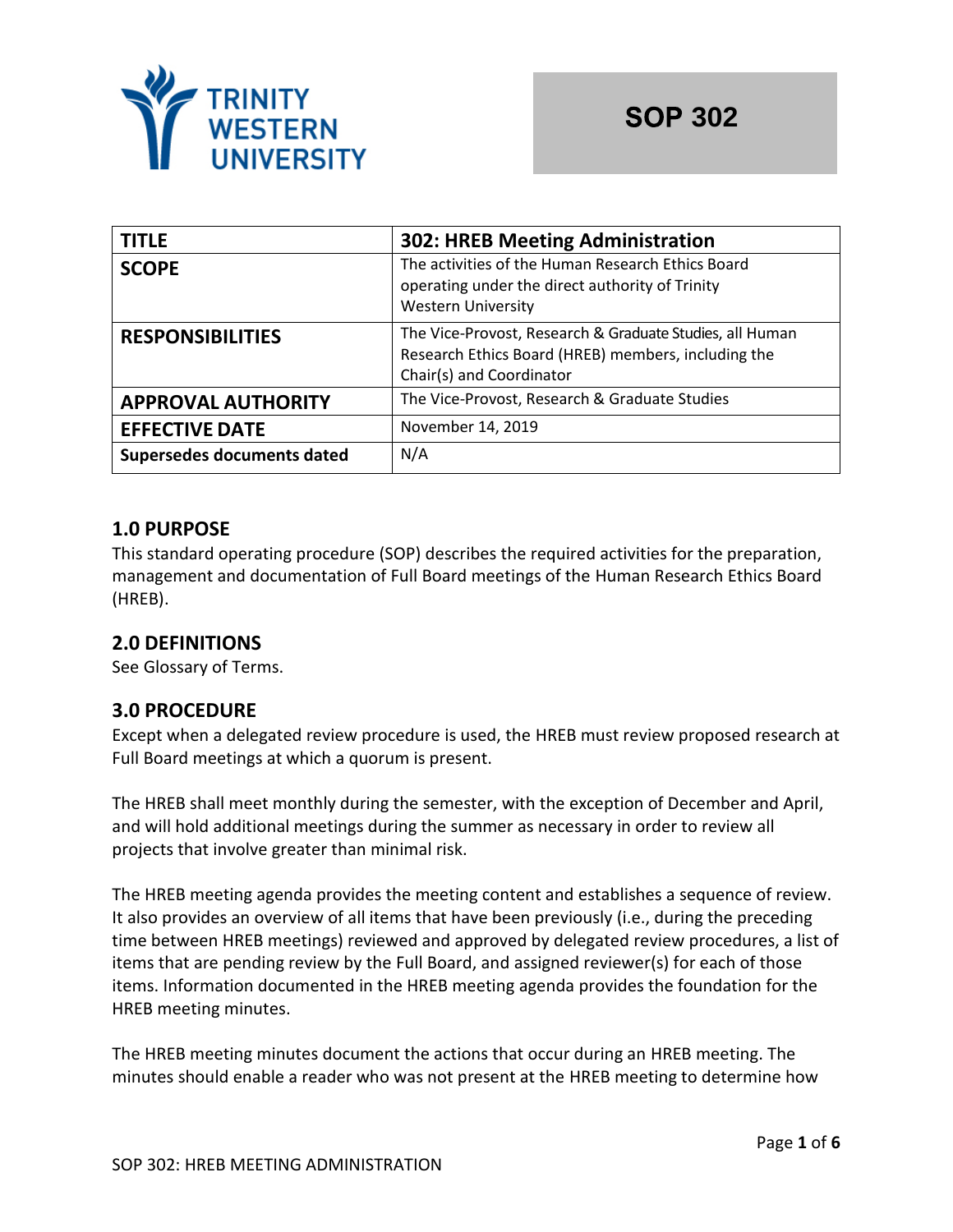

and with what justification the HREB arrived at its decisions. They should also provide the HREB itself with sufficient detail to help it reconstruct its discussions at a later date, if necessary.

#### 3.1 Agenda Preparation

- 3.1.1 Following an administrative review of the submission (e.g., new studies, amendments, continuing review applications, reportable events) by the HREB Office Personnel and the determination of the review type by the HREB Chair or designee, the responsible HREB Office Personnel adds any submissions requiring Full Board review to the next appropriate Full Board meeting agenda;
- 3.1.2 For submissions that were reviewed and approved via delegated review procedures, the HREB will be made aware of these approvals in a timely manner ;
- 3.1.3 The HREB Office Personnel attaches to the agenda any previous HREB meeting minutes for Full Board review and approval, and adds any other items for information or discussion at the HREB meeting (e.g., SOPs, educational articles, presentations, reports, etc.);
- 3.1.4 The HREB Office Personnel, in consultation with the HREB Chair or designee as necessary, reviews the agenda, confirms HREB meeting attendance and assigns the reviewers;
- 3.1.5 The HREB Chair or designee invites the appropriate alternate HREB member to the meeting when a regular HREB member is not able to attend;
- 3.1.6 The reviewer assignment and the agenda are issued in a timely manner prior to the HREB meeting date. The HREB members attending the HREB meeting will receive a copy of the HREB meeting agenda;
- 3.1.7 Ad hoc advisors will receive copies of relevant submissions;
- 3.1.8 Any changes to the agenda are communicated to all HREB members and HREB Office Personnel. The HREB Office Personnel or designee also may issue an updated agenda notice depending on the nature of the changes.
- 3.2 Primary and Secondary Reviewers
	- 3.2.1 Prior to the meeting, the HREB Office Personnel, in consultation with the HREB Chair or designee as necessary, will assign a primary and may assign one or more secondary reviewers for each new research project and at least one reviewer for each amendment;
	- 3.2.2 No HREB member will be assigned as a reviewer on a submission in which he or she is a Researcher or co-Researcher or in which there is a declared conflict of interest;
	- 3.2.3 The HREB Office Personnel will issue the reviewer assignment. The assigned reviewers will receive notification with a copy of the meeting agenda;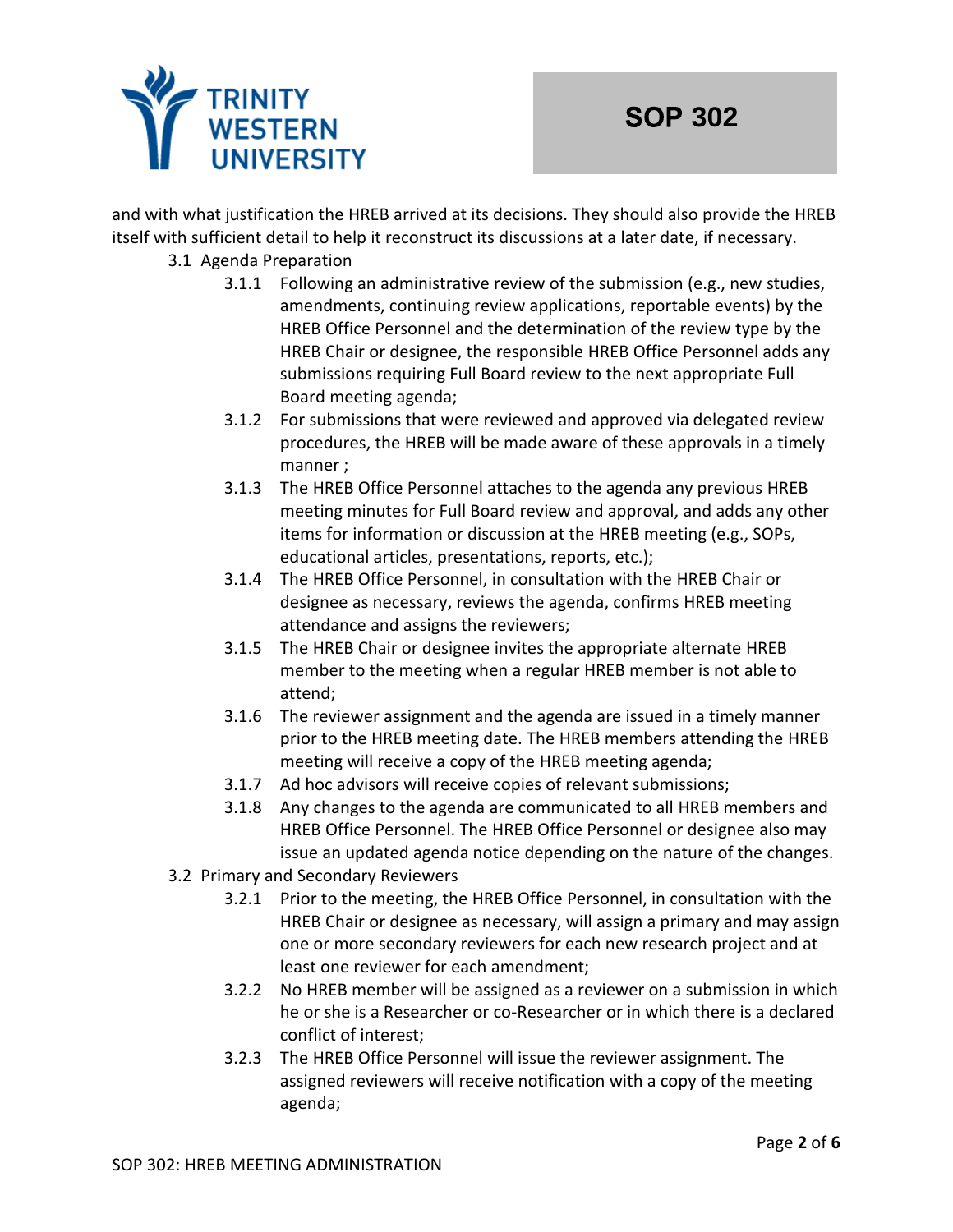

- 3.2.4 If any of the assigned reviewers declare a conflict, the submission is reassigned to another reviewer.
- 3.3 Prior to the HREB Meeting
	- 3.3.1 The primary and secondary reviewers (if applicable) will conduct in-depth reviews of their assigned submissions and may submit reviewer comments prior to the HREB meeting. The primary reviewer should be prepared to lead the discussion at the Full Board meeting;
	- 3.3.2 All HREB members are expected to conduct a review of each agenda item prior to the Full Board meeting, including previous HREB meeting minutes on the agenda and any attachments to the agenda for review or discussion;
	- 3.3.3 HREB members who are not assigned as primary or secondary reviewers may submit their individual comments for each submission prior to the meeting;
	- 3.3.4 All HREB members should be prepared to present their comments and participate in the discussion at the Full Board meeting.
- 3.4 During the HREB Meeting
	- 3.4.1 A quorum must be present to proceed with a Full Board meeting;
	- 3.4.2 Quorum is defined as two-thirds of the HREB membership, where the members present include representation per TCPS2 (2018) Article 6.4: *Research Ethics Board Composition—basic REB membership requirements*. In exceptional circumstances, meetings shall be deemed to meet quorum where absent members have, prior to the meeting, provided their feedback regarding any decisions to be made in the meeting;<sup>1</sup>
	- 3.4.3 Should quorum fail during a Full Board meeting (e.g., through recusal of HREB members with conflicts of interest or early departures), the HREB may not make further decisions unless quorum can be restored;
	- 3.4.4 An alternate HREB member may attend in the place of a regular HREB member to meet quorum requirements. When a HREB member and his/her alternate both attend the HREB meeting, only one is allowed to participate in the deliberations and final decisions regarding approval;
	- 3.4.5 Should a HREB member not be physically present during a Full Board meeting, he/she may participate via videoconference or teleconference. HREB members participating by videoconference or teleconference count towards quorum;
	- 3.4.6 Ad hoc advisors will not be used to establish a quorum;

<sup>&</sup>lt;sup>1</sup> See SOPs 402.4.1 and 201 for details regarding full-board review procedures and membership representation, respectively.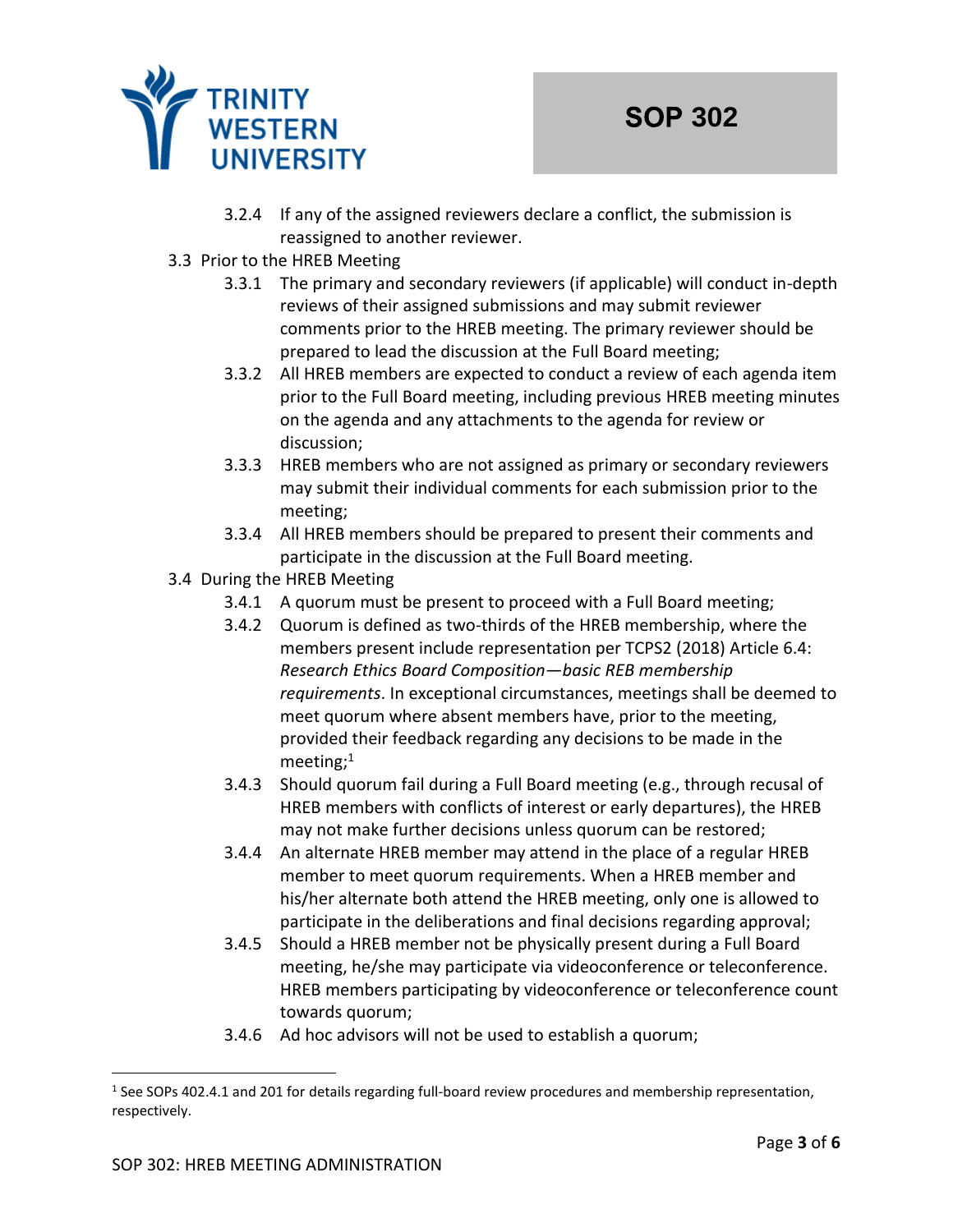

- 3.4.7 HREB members recusing themselves due to a conflict of interest are not counted toward quorum;
- 3.4.8 Under unusual circumstances (e.g., public health alerts and quarantines) the HREB Chair or designee may, at his/her discretion, conduct an HREB meeting with all HREB members attending via simultaneous videoconference or teleconference, provided everyone has access to the review materials and quorum is met;
- 3.4.9 Only those HREB members present (i.e., in person, or via videoconference or teleconference) at the Full Board meeting may participate in the deliberation and final decision regarding approval;
- 3.4.10 Observers may be invited or permitted to attend HREB meetings, subject to the agreement of the HREB and execution of a *Confidentiality Agreement*. Observers must disclose any vested interest in, or scientific or management responsibility for, any applications being considered at the HREB meeting;
- 3.4.11 If requested, Researchers may (in person or via teleconference) attend the HREB meeting to present their research and respond directly to any comments or questions raised by the HREB, subject to the agreement of the HREB;
- 3.4.12 Any individual not listed on the official HREB membership roster may not participate in the decisions of the HREB.
- 3.5 Meeting Minute Preparation
	- 3.5.1 The HREB Office Personnel will draft the HREB meeting minutes including key discussions, decisions and votes;
	- 3.5.2 The key HREB discussions and decisions for submissions are recorded;
	- 3.5.3 The HREB's concerns, clarifications and recommendations to the Researcher as discussed at the HREB meeting are included in the HREB review letter that is sent to the Researcher. The information documented in the letter is included in the HREB meeting minutes;
	- 3.5.4 The meeting may be audio tape recorded (on an encrypted device) for reference purposes and to provide additional reference information for the generation of the final draft of the minutes;
	- 3.5.5 The minutes are intended to reflect what the HREB decided, how it resolved controverted issues, and any determinations required by the regulations;
	- 3.5.6 The draft minutes should be completed prior to the next HREB meeting.
- 3.6 Meeting Minute Approval
	- 3.6.1 The minutes are made available at the next appropriate HREB meeting and are presented at the HREB meeting for review and approval;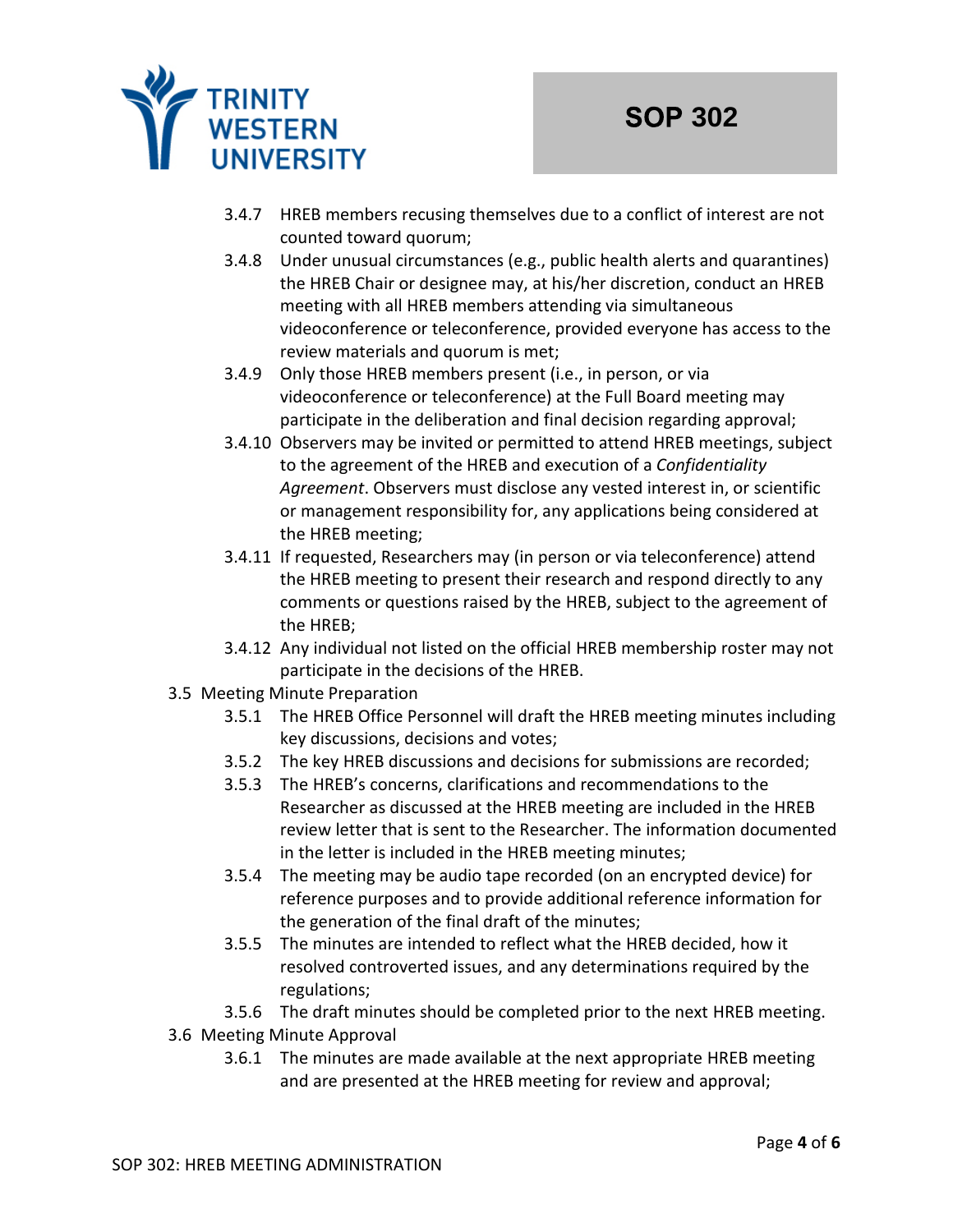

- 3.6.2 The HREB motion and votes on the previous HREB meeting minutes are recorded in the current HREB meeting minutes;
- 3.6.3 If the previous HREB meeting minutes are approved pending revisions, the HREB Office Personnel makes the required changes, and unless the HREB requests further review of the minutes prior to approval, the HREB Office Personnel records the minutes as "approved by the HREB."

### 3.7 Documentation

- 3.7.1 The HREB meeting minutes include the following items:
	- Date, place, and time the HREB meeting commenced and adjourned,
	- Names of HREB members in attendance (present, teleconference, videoconference),
	- Names of HREB members absent,
	- Names of HREB Office Personnel present at the meeting,
	- Presence of observers,
	- Use of ad hoc advisors and their specialty,
	- List of declared conflicts of interest, a summary of any discussions, and the decision taken by the HREB to address them (as applicable) or a note that none were declared,
	- A summary of key discussions and controverted issues and their resolution for each submission, as applicable,
	- The decisions taken by the HREB regarding approval for each submission, as applicable,
	- The basis for requiring changes or for disapproving submissions,
	- Number of HREB members in attendance for the review of each submission requiring a decision,
	- HREB member(s) recused related to conflicts of interest for each submission requiring a decision,
	- Number(s) voting for, against or abstaining in the event of a vote for each submission requiring a decision,
	- Reference to any attachments to the agenda;
- 3.7.2 All HREB meeting agendas and minutes are retained in the HREB records;
- 3.7.3 The agendas, HREB meeting minutes and review documents are confidential and will not be released or made available unless required for inspection or auditing purposes.

#### **4.0 REFERENCES**

See References.